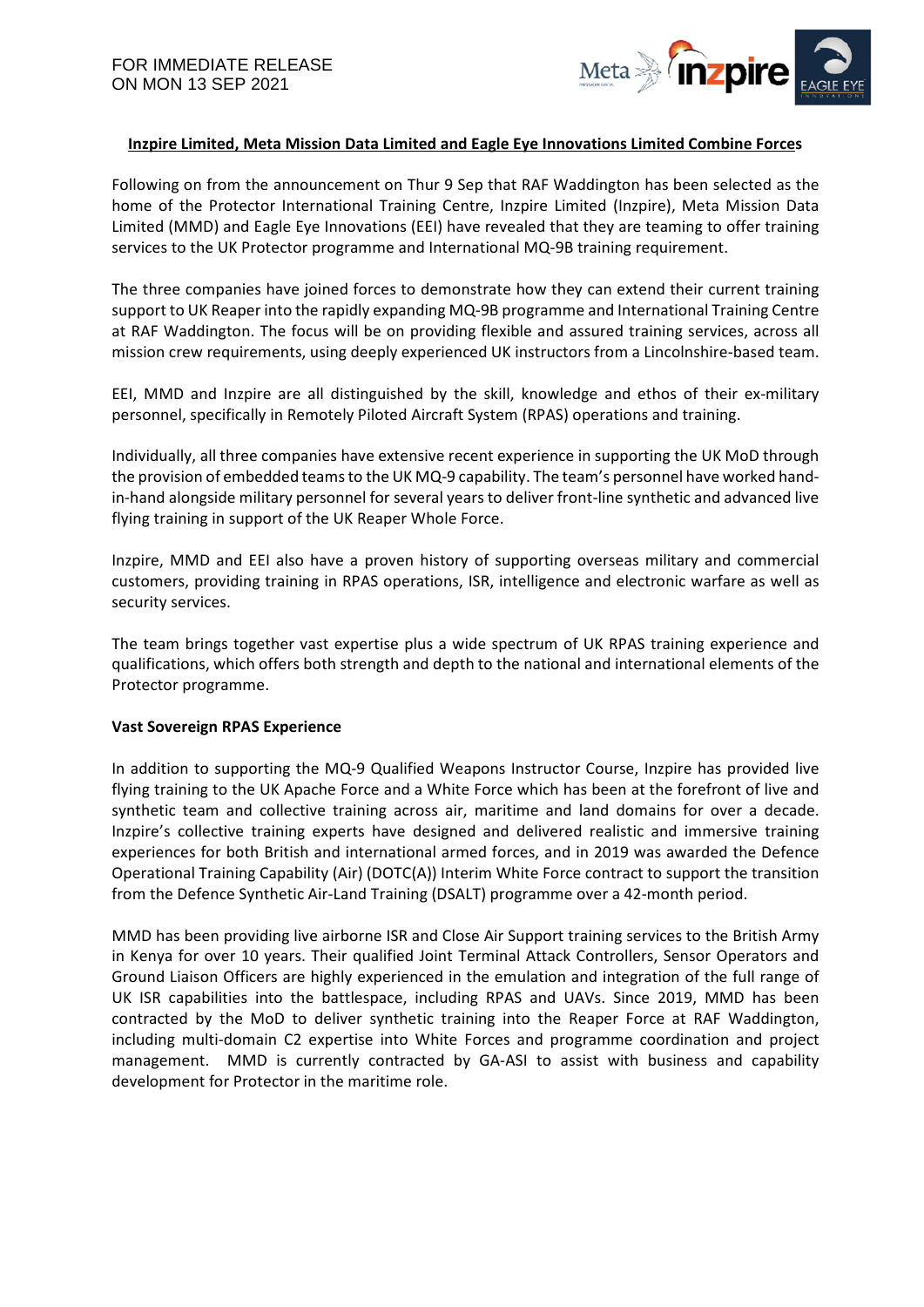

EEI is a trusted partner of the RAF MQ-9 Force, providing STANEVAL assured Combat Ready equivalent Pilot, Sensor Operator, and Mission Intelligence Coordinator (MIC) Instructors, White Force, and Simulator Controllers to support front line operations and Force growth as it transitions from Reaper to Protector. Their high-quality, British, ex-Reaper force operators and instructors have designed, developed, and delivered high-end, bespoke RPAS training to support the RAF and other customers which aligns to DSAT standards, recognised globally as the gold standard of training. Additionally, EEI expertise includes RPAS support services such as Operations Specialists and Schedulers, who bring extensive experience from MQ-9 Reaper giving us a unique understanding of the complexities to support RPAS operations globally.

This deep experience and combined proven pedigree mean the Inzpire, MMD and EEI team are ideally placed to continue their support as the MoD enter a new and exciting phase of development within the Protector programme.

## **Quotes**

**Sophie Paul, head of Inzpire's Intelligence, ISR and Cyber Operational Business Unit**, said: *"With MMD, EEI and Inzpire on board, we have brought together the UK companies with high-quality, proven and trusted MQ-9 expertise at a scale probably unrivalled by any other UK company.*

*"Our team is honoured to bring these outstanding skills, qualities and rich domain backgrounds together with our tacit understanding of customer needs, such that we can serve the UK Protector Programme in the future with a deeply experienced, trusted and proven training capability. If that also means we may be able to support overseas partners of MoD, even better. Inzpire already trains militaries and governments around the world in such skills, so to bring the two together, here in the UK is exciting and feels like a natural fit".*

**Alex Kasperczyk, Director of Business Development at EEI**said: *"We are honoured to be teaming with Inzpire and MMD to bring together unrivalled RPAS skillsets in order to support the current and future growth of MoD capability.*

*"RPAS training is right at the core of EEI, having supported customers globally in realising the benefits of this exciting, emerging technology since 2013. As a UK-based company, we are passionate about supporting the RAF as they pave the way for future RPAS integration and operations alongside traditional aviation".*

**Chris Jones, Managing Director of MMD** commented that: "*The UK Protector programme and international sales of the MQ-9B create a game changing opportunity for global Armed Forces to collaborate in RPAS training.*

*"The expertise and training pedigree within this team can help partner nations turn new and exciting RPAS ISR concepts into networked capabilities that will transform multi-domain operations. The power of the MQ-9B can only be released through effective training, and MMD is delighted to be working alongside our team mates at Inzpire and EEI to offer proven and trusted services to the UK MoD and its prime suppliers".*

## **Notes to the Editor**

**Inzpire Limited**